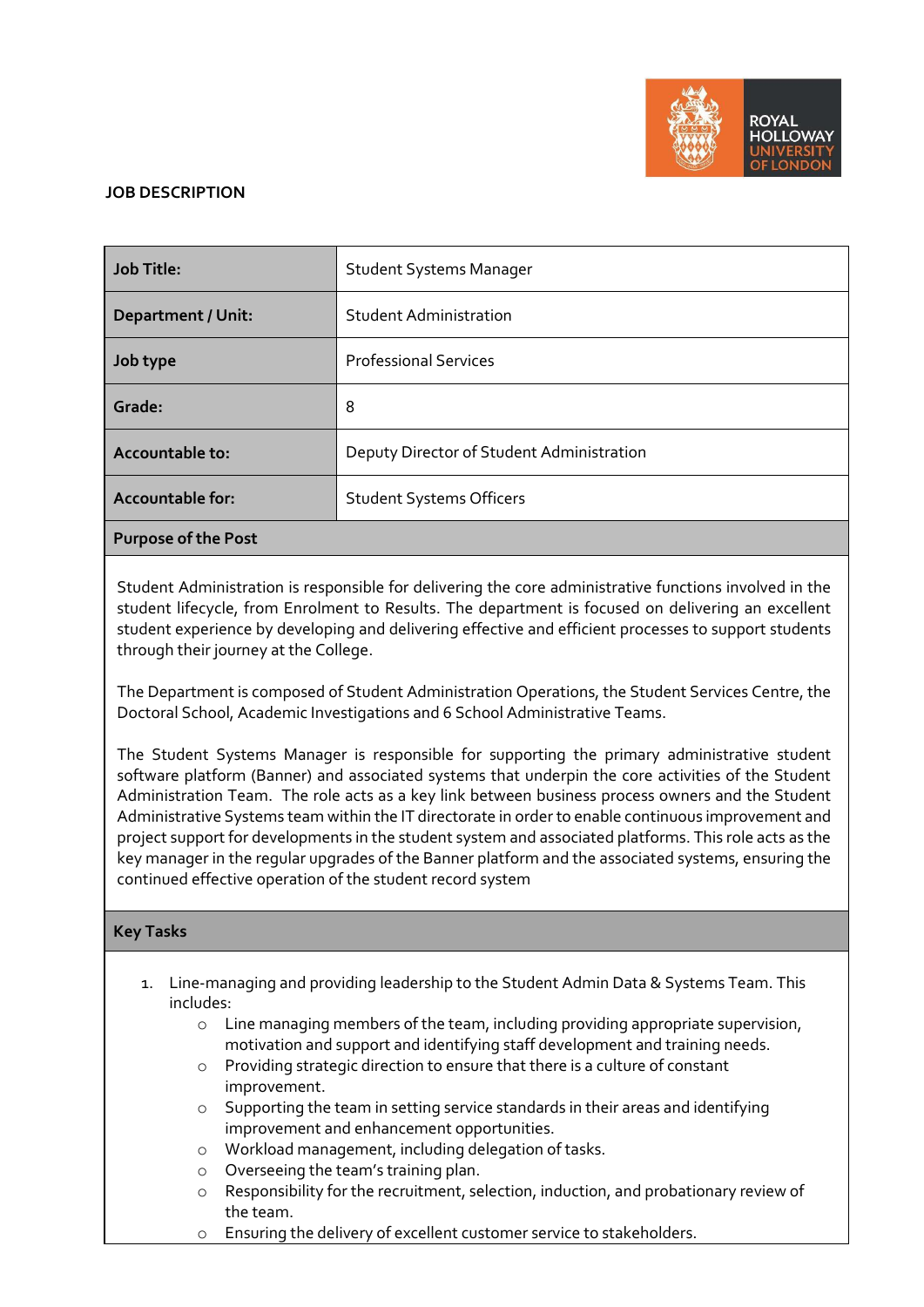- 2. Actively participating in the Student Administration Management Team, working together with other Student Administration Managers, Deputy Director and Director to share best practice and strategically plan as a group to ensure that Student Administration is working effectively and in line with College strategy.
- 3. Developing effective communication networks and working relationships with internal colleagues, external networks and professional bodies, sharing information and good practice, as required.
- 4. Acting as the Senior Responsible owner of the Banner Student Records System platform and its associated datasets and tools.
- 5. Developing and maintaining expert knowledge in the Banner Student Record System, associated reporting tools and systems and the services delivered utilising the platform.
- 6. Overseeing the comprehensive service supporting queries and problems associated with the operational use of the Banner platform and aligned to the IT Service Desk.
- 7. Overseeing the development, documentation testing and implementation of operational changes within the Banner platform. Including changes to user defined fields, business rules etc.
- 8. Managing the test environments and user acceptance testing in the context of business or technical changes to the Banner platform.
- 9. Working with key users to advise on, or where appropriate design, review and modify Banner processes that end-users undertake in their everydaywork.
- 10. Supporting colleagues in the development of reports and analytics utilising Bannerdata.
- 11. Prioritising and managing work requests and small enhancements relating to Banner (and its associated tools) within the agreed system of IT governance and approvalincluding:
	- o Requirements gathering
	- o Solution design
	- o Implementation Planning
	- o Testing
	- o Supporting Documentation
- 12. Acting as a key resource on projects specific to or linked with the Banner platform including upgrades and all major changes.
- 13. Developing and managing an annual cycle of continuous data validation and exception reporting to ensure the integrity of data and the student records system.
- 14. Developing and coordinating a continual cycle of training associated with the Banner platform and related systems, ensuring that all users know how to conduct processes in a consistent manner in accordance with established College practice.
- 15. Ensuring that processes are in compliance with relevant legislation, such as the Data Protection Act and Equality Act, and responding to Freedom of Information requests.
- 16. Maintaining an up to date knowledge of HE sector related issues and developments in administrative developments at other HEIs.